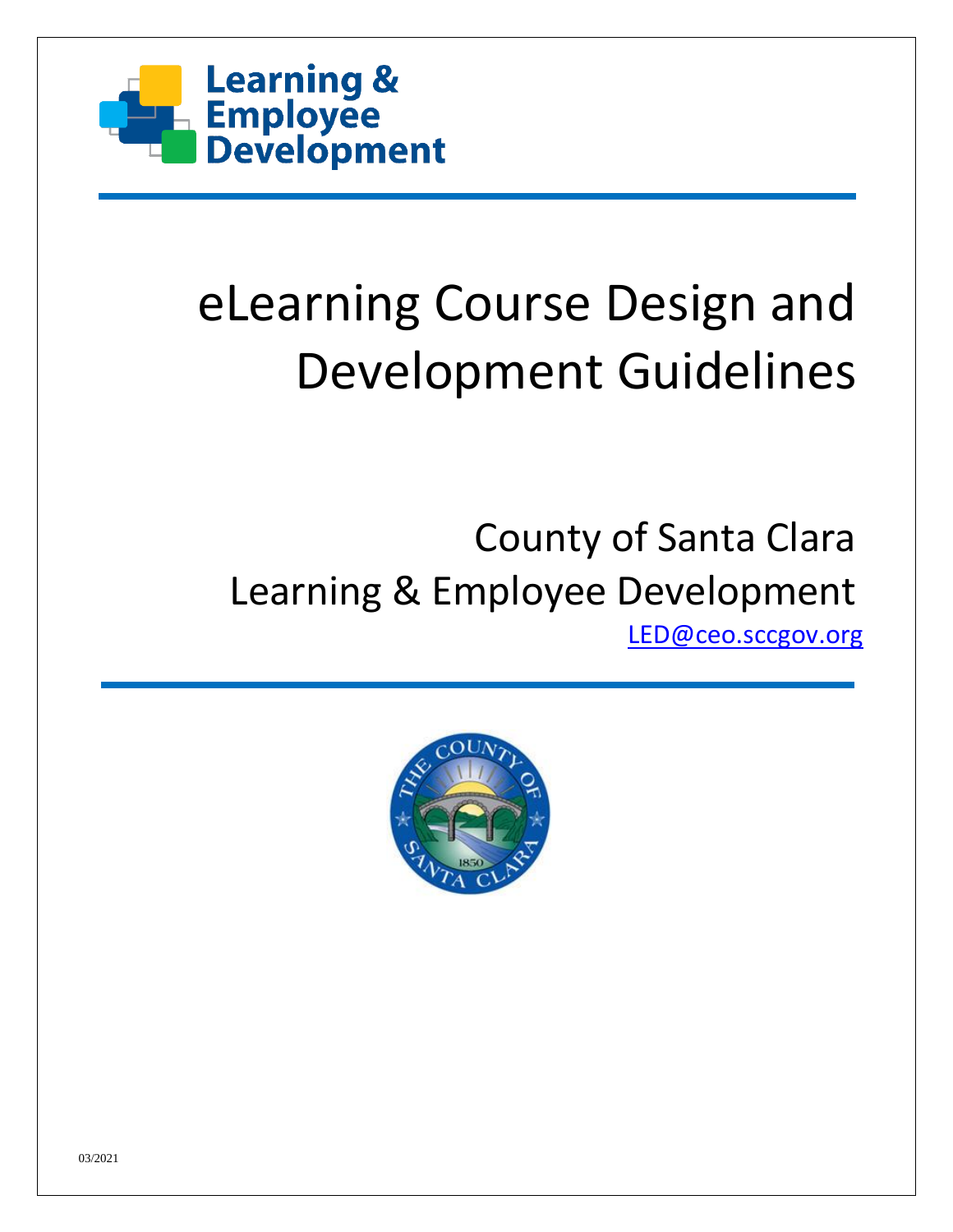## **eLearning Course Design and Development Guidelines**

The goals of these guidelines are to ensure:

- consistency in eLearning courses developed for/by the County
- similar experiences for customized eLearning courses
- eLearning courses will seamlessly interact with sccLearn

While the guidelines are very important, they allow the designer freedom to do what is best for the course and the experience for the learner. Ideally, the course will contain developmental content to educate the learners and an evaluative component to test the learner's knowledge.

There are several stages to launch an eLearning course in sccLearn. To view where the design and development of the course fits in to the process, view the elearning Development Flowchart.

#### **1. Course Structure and Content**

The overall structure of the course should contain the following elements:

**Course Introduction** – This should include a title page and a welcome message. The version number of the course should be included in the footer of the first page. The version number should preferably consist of the month and year that the version will launch, with an incremental number reflecting the published version as it is being tested in sccLearn, for example 062021.01. The course introduction should also include the course objectives and duration to let the learner know what they can expect to learn from this course and how much time they can expect to allocate. If the course has elements that may not be intuitive, then interface instructions should be provided.

**Narration / Audio** – Clear concise human narration with a consistent tone and voice is preferred to provide the maximum learner engagement. The narration should enhance the learning experience and not be used for simply reading the slide contents to the learner. Background audio should not distract from the learning experience. Courses developed without narration should only be developed when the recording of narration will result in an unacceptable delay to launch the eLearning. External eLearning vendors are available to provide professional narration services through the Work Order Procurement Request (WOPR) process with LED for an additional cost.

**Course Navigation** – The learner should have the ability to navigate through the course at their own pace. The course should be designed with a linear flow for the overall course design, with selfstructured interaction within a slide as this provides a better user experience and causes less complications in sccLearn. The preference is for the learner to be restricted from moving to the next slide for the first 5 to 15 seconds of the slide narration, however this is based on content and for the content owner to determine. This is typically a setting within the software used to create the course.

**Course Design** – The course should be developed with either the 4:3 or 16:9 aspect ratio with a maximum of 720 pixels wide. The textual elements and narration should be designed to meet the  $6<sup>th</sup>$ grade reading level.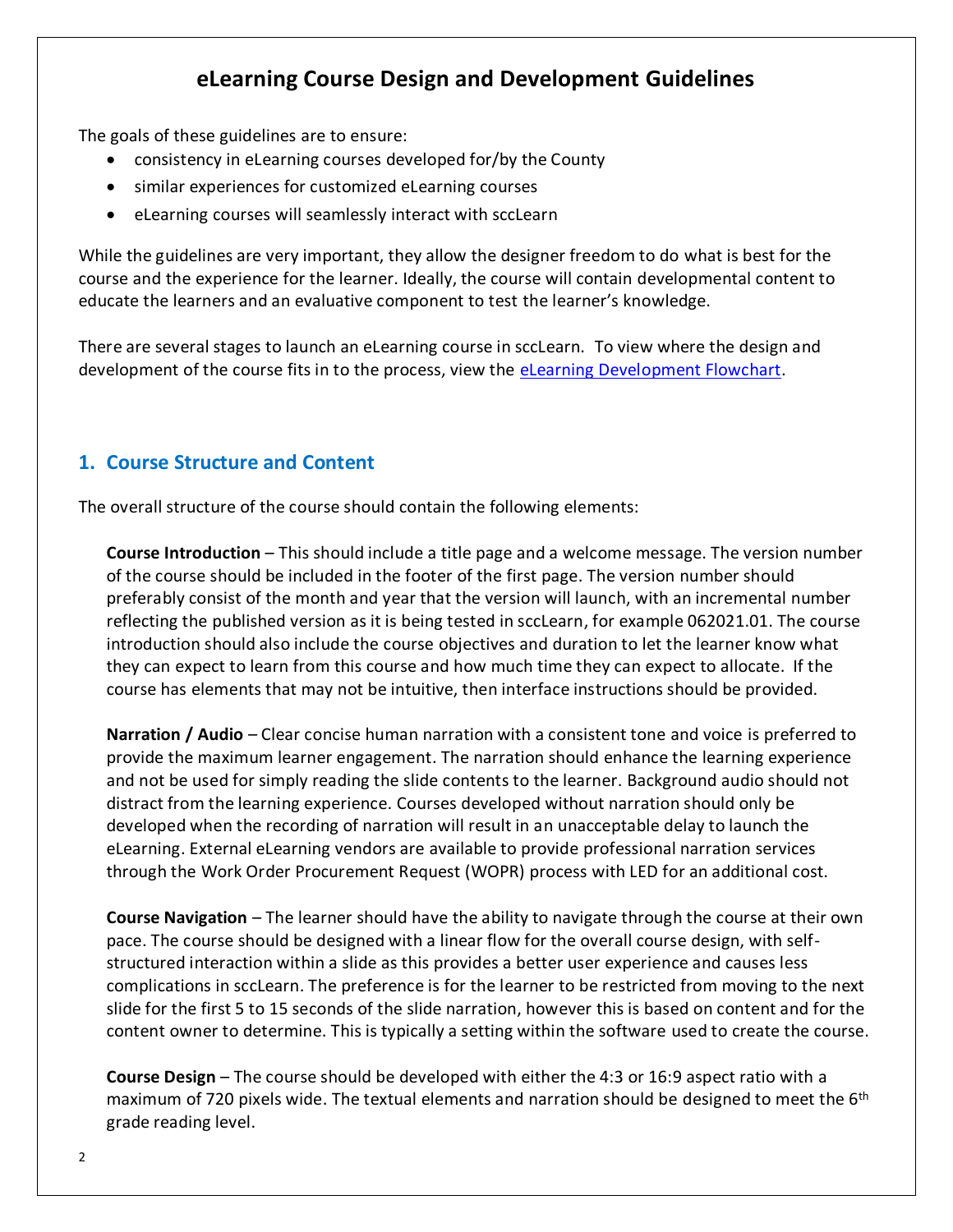**Learner Engagement –** The course should be engaging and utilize a variety of learner engagement strategies which are interactive and challenging to ensure that the content is being reinforced. The use of scenarios and gamification that allow the learner to leverage prior experience is preferred to enhance the learner's engagement and retention.

Where there are several sections within the course, there should be some indication to the learner that they are entering a new section. The learner should be able to distinguish when a new objective/section is initiated. This could be using a title and objectives for the section and ending with a section summary, or review questions/quiz at the end of each section to allow learners the opportunity to reinforce what they have learned.

**Images & Multimedia –** Images, embedded multimedia, and video should be royalty free and permission should be obtained and provided with the source files. Video works best when embedded, however large video files need to be stored outside of the LMS with a link provided. If the eLearning consists of learners viewing a video (such as a recorded webinar or interview) followed by quiz questions to verify understanding, it is recommended to link to the external video in the sccLearn course description and create a quiz in sccLearn to verify understanding. Options for housing the video outside of sccLearn include YouTube (if allowed by the department) or an internal SharePoint site. The County has a YouTube Channel and can host the video. To host the video on a department YouTube channel, generate a TSS Service Desk ticket to initiate this process and obtain guidance from TSS.

In addition, materials developed should capture and display the multifaceted diversity of the communities that the County of Santa Clara serves. For example: ensuring that media comprises individuals who are of various ages, multi-ethnic, multi-culture, multi-ability (people with disabilities), and multi-gender (female, male, nonbinary, and trans) to highlight the broad array of ethnicities, cultures, abilities, and genders in order to foster an environment of visual inclusion which reflects representation for all individuals and scenarios.

**Course Review and Completion** – At the end of each section, there should be a mechanism for the learner to review and reinforce what they have learned. If using quiz type questions, the scoring of the questions should not be reflected on the final quiz. While there are other methods to verify course completion, the best practice is to include a final scored quiz at the end of the course with a passing grade to verify course completion. The method to identify course completion, as determined by the Client Department should be programmed and communicated to sccLearn via the SCORM package. Certificates of completion should **not** be built into the course itself as they are available from sccLearn.

**Course Resources** – Any resources that would enhance the learner's retention should be hyperlink to a pdf file external to the course (if possible). Changes to embedded resources requires the course to be modified, republished, retested, and versioned in sccLearn, which causes disruptions for the learners. Additionally, a course glossary could be provided if there are terms that may be new to the learner. Course resources that are hyperlinked to an intranet location should indicate to learners that they need to be connected to the County's network to view the resources. For all hyperlinks that will be opening in a new window, informing the learner will need to navigate back to the course window to complete the training is advised.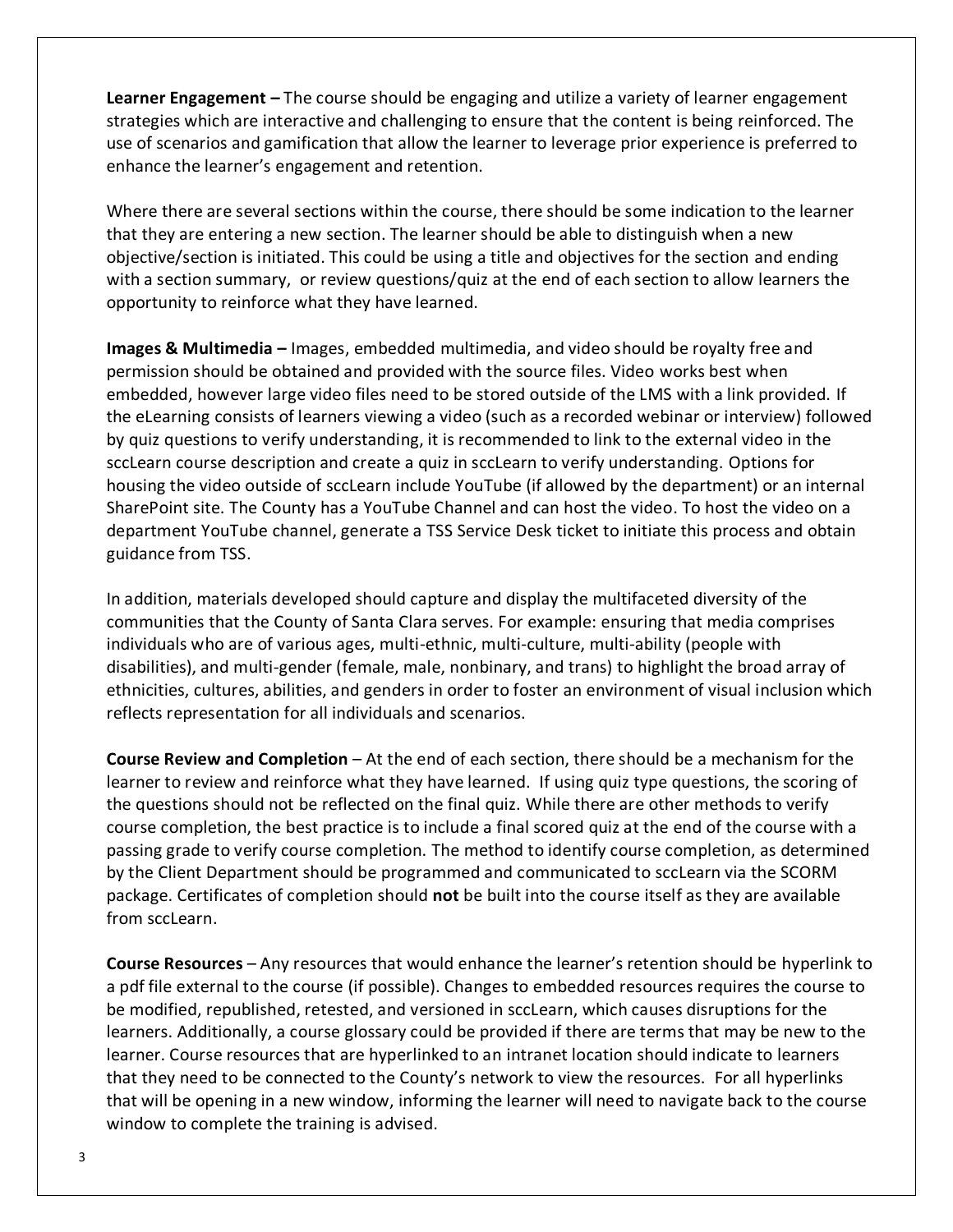**Accessibility and 508 Compliance** – To enhance the learning experience for all learners with differing learning styles, features such as closed captions, alternate text tags for images, high-contrast color schemes, and differentiation between hyperlinks and regular text should be utilized. [Section 508](https://www.section508.gov/) (as developed by the U.S. General Services Administration Government-wide IT Accessibility Program) provides information on building accessible eLearning courses.

**Foreign language translation services** – The Procurement Department has a pre-qualified pool of language translation vendors which can be utilized to save time and money.

#### **Quiz Questions**

The goal is to confirm learners understood the material and learned what they need to effectively do their jobs. Trying to fail or trick learners is NEVER acceptable. Always let learners know how many questions to expect and what the passing score is. Adding unnecessary pressure and stress by using timed tests is not recommended. Remember, learners are trying to focus and do their best. Test for actual knowledge, not reading comprehension. Do not include long, complex questions that take extra time and attention to comprehend which could impact the final score for the learner.

The test's difficulty level should be easy if the learners understand the material. Using theoretical situations and scenarios that mimic expectations post training are better than rote memorization. Below are best practices and preferred techniques for creating optimal quiz questions.

#### **Avoiding Confusion**

- **Problem –** Question or answer choices that require an extra moment for the learner to understand what is being asked can cause confusion. Avoid:
	- Using negative phrasing or double negatives.
	- Inconsistent tense as it presents problems for being difficult to decipher and the question is often misunderstood leading to failed responses.
	- Answers with "All of the above" or "Only B+C" which can cause confusion for the learner or make it really easy to answer. Learners can be rewarded for incomplete understanding or be punished unfairly. Learners might know that A and C are correct, but be unsure about B. If they mark "All of the above," they may have answered a question correctly without fully understanding the concept.
	- Question and answer choices using different grammatical structure, switching between persons, tenses, and phrasing.
- **Solution –** The solution will vary, but techniques to minimize confusion include:
	- Rephrasing the question and answer choices in a positive manner.
	- Keeping the questions and answers short.
	- Using the multiple response question type and asking learners to "Select all that apply". To make it a little easier, and/or to avoid confusion, indicate how many answers to select by rephrasing the question as "Select **two** true …" and adding "Select **two** that apply".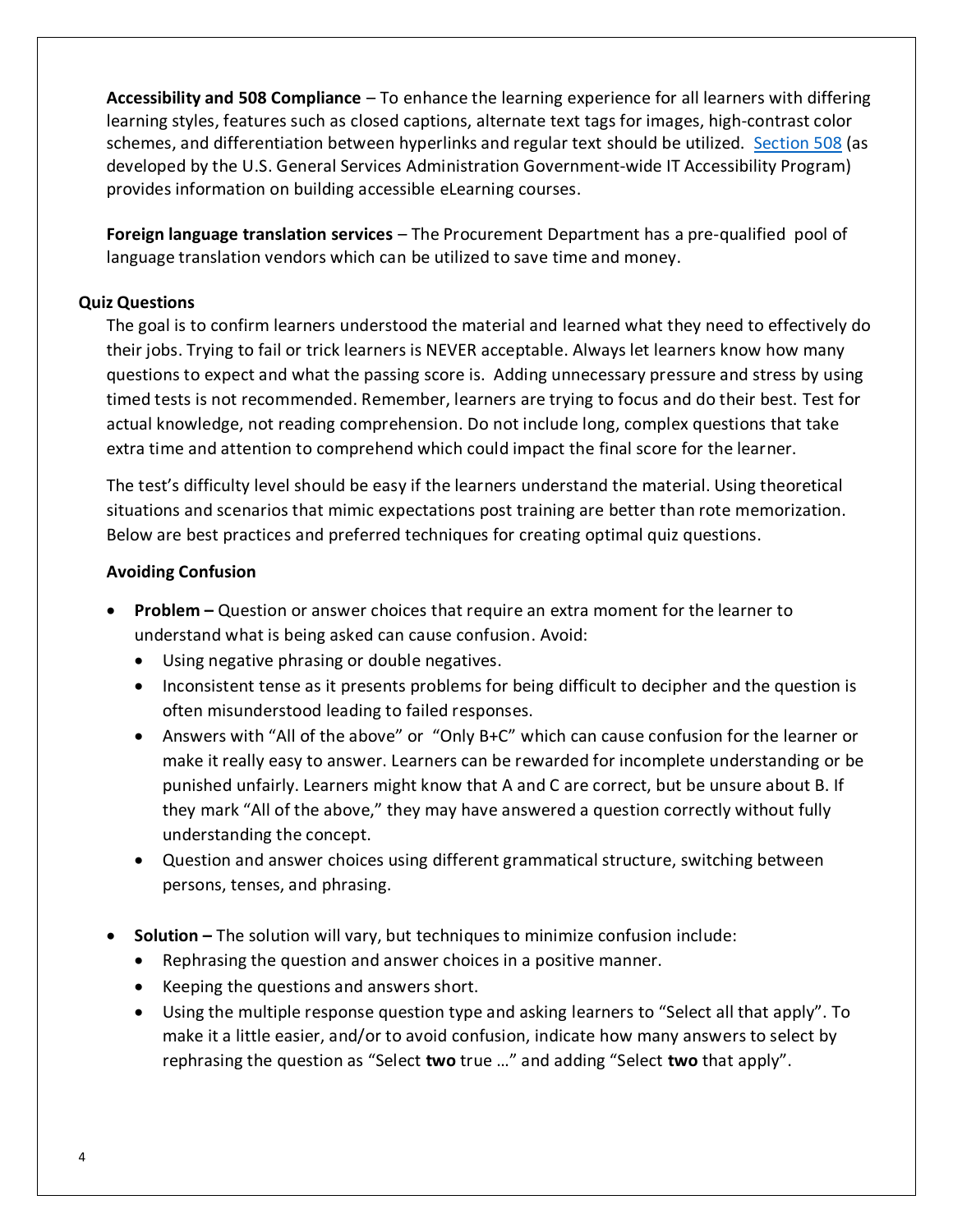#### **Providing Clues**

- **Problem –** Questions where it is easy to deduce the correct answer by process of elimination should be avoided.
	- Similar wording used in the question and choices make them easy to guess or eliminate.
	- True/false questions are easy to guess if learners do not know the answer. It is a 50/50 chance learners will pass the question, vs a 25% chance if learners need to pick 1 out of 4, or lower if using a select all that apply question type. A few true/false questions are acceptable, but the recommendation would not be to include too many for the validity of the quiz.
	- Question and answer choices use words like "always", "only" and "never" provide clues to the correct answer.
	- The correct answer choice provides specific/exact details and uses the most words making it the longest answer vs the incorrect answer choices providing vague details.
	- One question could provide an answer to another question.
- **Solution**  The solution will vary. Avoid providing clues and make the quiz challenging but fair by:
	- Rephrasing the question and answer choices to make them clearer and consistent.
	- Rewriting true/false questions as a multiple choice or multiple answer question.
	- Reviewing the wording used and ensure the distractors are meaningful.
	- Reviewing all questions and checking for redundancies and places where other questions may provide hints.

| Instead of                 |                  | Use                        |              | Why $\ldots$                       |
|----------------------------|------------------|----------------------------|--------------|------------------------------------|
| 1. What is the sum of 5+3? |                  | 1. What is the sum of 5+3? |              | There is only one correct answer.  |
| A                          | $7 + 1$          | A                          | 7            | All answer choices are consistent. |
| B                          | 8                | B                          | 8            |                                    |
| $\mathsf{C}$               | $10*2-3$         | C                          | 10           |                                    |
| D                          | 15               | D                          | 15           |                                    |
| E                          | Ten              |                            |              |                                    |
| F                          | Only A+B         |                            |              |                                    |
| G                          | All of the above |                            |              |                                    |
| 2. True or false: 5+3=8?   |                  | 2. Select the correctly    |              | Question does not provide the      |
| Т                          |                  | solved math problems.      |              | answer for the first question.     |
| F                          |                  | Select all that apply.     |              | The problem is now harder to       |
|                            |                  | A                          | $5 + 5 = 10$ | guess and takes a little more      |
|                            |                  | B                          | $5X2+3=15$   | thought to answer.                 |
|                            |                  | C                          | $5 - 3 = 2$  |                                    |
|                            |                  | D                          | $10+2=15$    |                                    |

#### **Sample Questions:**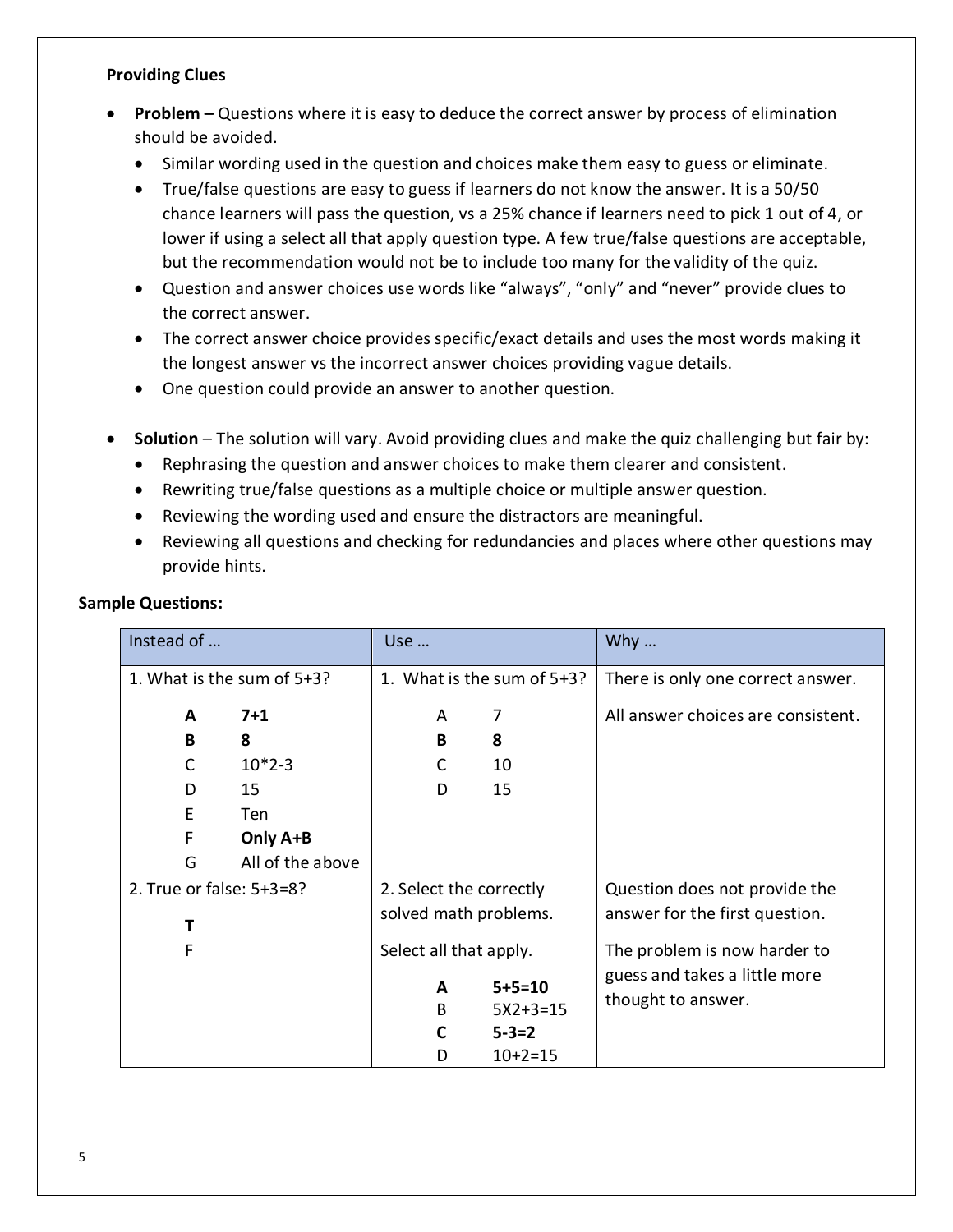#### **Additional Considerations**

Shuffling of the answer keys is typically recommended for most questions unless the answers consist of dates or numbers which should be presented in order.

Drag and drop style questions should be avoided as they are not accessible.

Consistency should be used if allowing learners multiple attempts to answer the question.

A **Review Quiz** button placed on the results slide often confuses the learners as it allows them to review their answers but does not allow them to correct answers, so should be avoided. It also often provides the correct answers, making it easier to pass the quiz when reattempted.

### **2. Review, Testing and Publishing**

At a minimum, the eLearning course should be reviewed and tested multiple times throughout the design and development cycle. Refer to the [eLearning Development Flowchart](https://www.sccgov.org/sites/led/Documents/AgencyServices/eLearningDevelopmentFlowchart.pdf) to view the complete process. Completing these phases of reviews and testing will ensure the eLearning course will function as expected within sccLearn and should not cause any unnecessary complications once the eLearning has been launched. Errors identified after the course is published can cause learner confusion, course incompletions, and service desk tickets. Review and testing phases include:

- 1. Course outline, Storyboard and script reviews prior to beginning development
- 2. Functionality testing outside of sccLearn during development
- 3. Integration testing in the sccLearn sandbox system and various browsers after development
- 4. Verification checking and approval in the production sccLearn system after integration testing

The best practice is to have multiple people complete the first 3 levels of testing; the verification checking and approval would only be completed by the project lead. If an issue prevents the testing from moving forward, it should be fixed before continuing with the review or testing. The recommendation is to include Subject Matter Experts (SME's) who know the subject inside out, some who have a vague idea of the subject and others who have no idea of the subject. SMEs typically concentrate on the subject but may miss the finer points as they understand the message, the people who have a vague idea provide feedback on the understanding of the content, while those with no idea of the subject usually concentrate on the navigation or the look and feel of the course and discover unexpected errors.

**Course Outline, Storyboard / Script Reviews –** These reviews are to ensure the eLearning course will contain the correct information for the learner. These reviews are looking at the flow of information and to ensure it makes sense as it will be presented to the learner. A best practice is to have the content also reviewed by policy, legal, and human resources experts (as needed) to make sure the course is compliant. Based on the developer's preference, course outline, storyboard and script reviews may be completed using PowerPoint presentations to represent the visual elements, Word documents to provide the course outline, screen visuals and narration scripts or a combination of file types to ensure the reviewer can follow the design idea.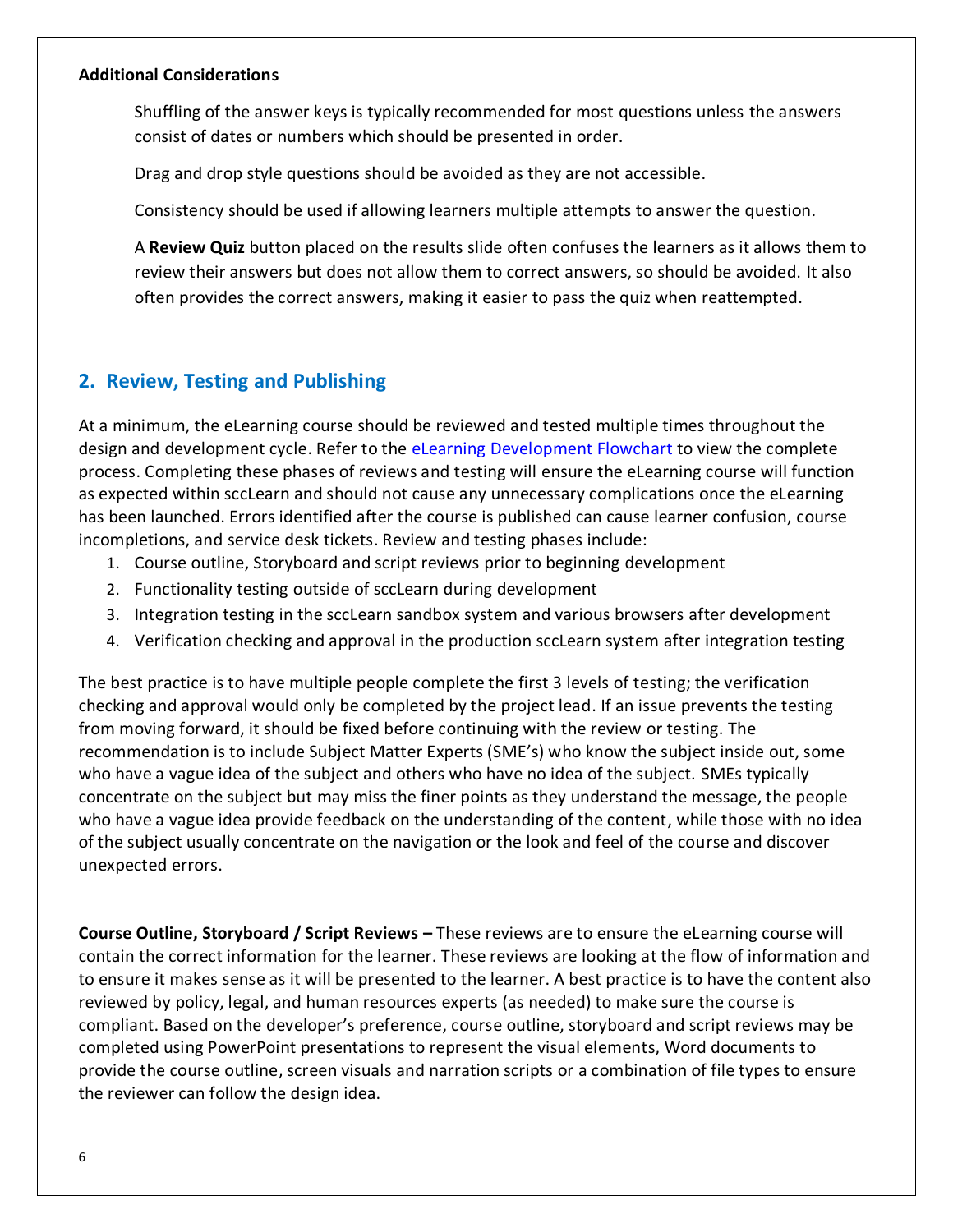**Functionality Testing–** Functionality testing is important and completed outside of sccLearn (using sites such as the Articulate 360 review site or SCORM cloud) to make sure the course is programmed correctly, makes sense and will function and behave as expected. During this phase, testing is also completed to make sure the content is created as outlined in the storyboard. Some typical issues to look for include:

- Spelling errors
- Awkward or unclear writing
- Graphics with the wrong aspect ratio (people look like a reflection in a fun house mirror)
- Graphics with the wrong resolution (they look pixelated or fuzzy)
- Graphics that are misaligned
- Graphics that don't represent the topic
- Text that is difficult to read
- Errors in labelling
- Messages pop up at the wrong time
- Interactions not working properly
- Navigation goes to the wrong screen
- Next/Previous buttons not going where expected
- Feedback is not appropriate for the selection made
- Test is scored incorrectly
- Hyperlinks and resources go where expected
- Course captures and displays the multifaceted diversity of the communities that the County of Santa Clara serves

**Integration Testing –** Integration testing is completed from within the sccLearn sandbox to make sure the integration with sccLearn is working correctly and the eLearning behaves as expected. To initiate integration testing, submit an eLearning [Upload Form](https://www.sccgov.org/sites/led/Documents/AgencyServices/eLearningUploadRequestForm.pdf) (along with the published files in Zip format), course source files, transcripts, and approvals for using media (if obtained) to LED.

- The eLearning should be published as SCORM 1.2, HTML5 with the reported status as Completed/Incomplete or Passed/Incomplete. Do not use Fail as a reporting status.
- The filename used for the published eLearning upload files (typically Zip file) should reflect the title of the eLearning along with the version number as placed on the first slide of the eLearning, for example eLearningTitle-062021.01. Subsequent versions submitted for upload to sccLearn should be numbered incrementally.

Once this upload request has been received, LED will generate a [test script](https://www.sccgov.org/sites/led/Documents/AgencyServices/eLearningIntegrationTestScript.pdf) containing various scenarios to test the eLearning in the sccLearn sandbox. While all of the content was reviewed and tested during the previous phases, this testing would not be looking for (or finding) any issues such as typo's or alignment but would still be retesting some of the components as they apply to sccLearn. Items tested during this phase will include:

- Does sccLearn recognize that the course was exited without completing it?
- Does the eLearning continue from where it was exited the next time it is launched?
- Is it possible to restart the course?